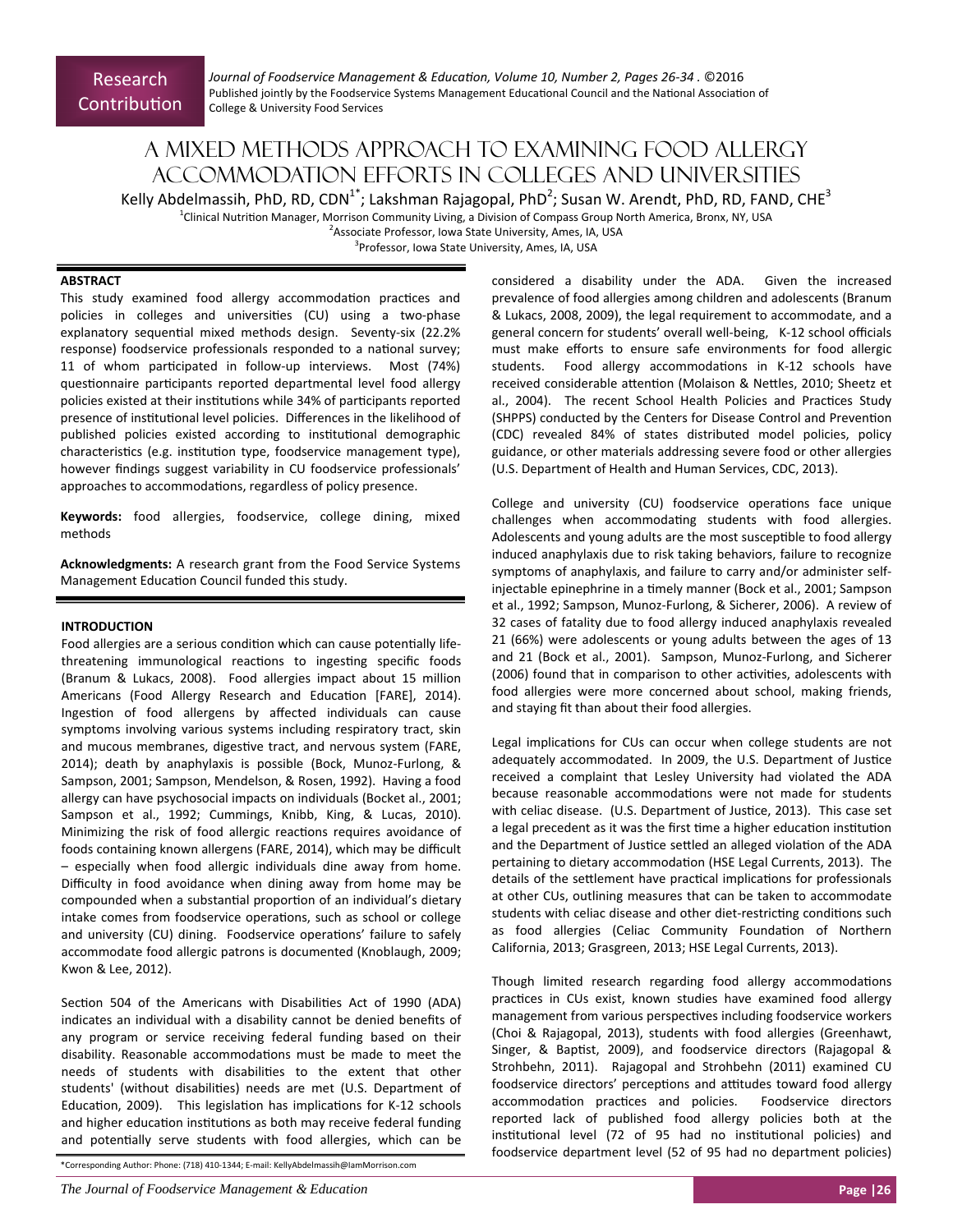(Rajagopal & Strohbehn, 2011). Because the environment for CU food allergy accommodations may have changed in the five years that have passed (e.g. Lesley seƩlement, *Voluntary Guidelines* in the K‐12 sector) since Rajagopal and Strohbehn (2011) published this work, this study examined food allergy accommodation policies and practices that are currently being used in CUs. The specific objectives are to:

- 1. Analyze formal (published) policies and procedures for food allergy accommodations in CU foodservice operations.
- 2. Evaluate food allergy accommodation practices in CU foodservice operations.
- 3. Determine whether variation in food allergy accommodation practices exist between different types of CU foodservice operaƟons.

## **METHODS**

A two-phase explanatory sequential mixed design was employed to address the research objectives. The sequential design involved use of the quantitative phase (i.e. questionnaire) results to inform the qualitative phase (i.e. interviews) (Nastasi, Hitchcock, & Brown, 2010). Approval from the university's Institutional Review Board (IRB) was received prior to contacting potential participants.

### **Phase One: Questionnaires**

Population: Participants were recruited from the 2014 National Association of College and University Food Services (NACUFS) membership directory. One foodservice professional from each 4year, U.S. institution listed was selected (n=359). The first person listed in the directory for each qualifying school, typically the director, was selected. However, if the director was not listed, then either a manager or dietitian/nutritionist was selected.

Due to firewalls or invalid e-mail addresses, the invitation e-mail reached 342 foodservice professionals. The invitation e-mail contained a link to the Qualtrics<sup>®</sup> questionnaire. Participants had the

opportunity to enter a drawing to win a gift card valued at \$25. Distribution and follow up followed guidelines set forth by Dillman, Smyth, and Christian (2009).

**Questionnaire:** A questionnaire was developed, pilot tested, and administered online to assess CU foodservice professionals' perceptions of food allergy management policies and practices. The pilot study occurred in two phases. First, three content experts reviewed the questionnaire and then the questionnaire was administered to a subsample ( $n=6$ ) of the target study population. Each group of participants provided feedback regarding content, readability, format, and time required for completion. Revisions were made to the questionnaire after review from each group.

The final questionnaire contained items related to demographics, food allergy accommodation practices and policies, and other questions not reported in this manuscript. The first section collected information about participants, foodservice departments, and institutions represented. The second section contained items that assessed presence of various elements of food allergy accommodation policies at the institutional and departmental levels (see sample questionnaire items in Figure 1); items were adapted from previous research (Rajagopal & Strohbehn, 2011) or developed anew. Additional questions regarding training and operational practices were asked.

**Data analysis:** QuesƟonnaire data were analyzed using *SPSS* 22.0. Frequencies were computed for each questionnaire item. Two sample population proportion tests were used to determine whether the presence of food allergy accommodation policies differed according to demographic characteristics (e.g. institution type, foodservice management type). Specifically, this statistical test was used to examine whether a difference existed between the proportions of public CUs with policies in comparison to the proportion of private CUs with policies.

Food allergy accommodation practice scores were computed for each

Which of the following are included in either the institution or foodservice department food allergen policy (written and published in governance documents)?

|                                                                                         | Institution | Department |
|-----------------------------------------------------------------------------------------|-------------|------------|
| Outline of qualifications and eligibility criteria                                      | $\Box$      | $\Box$     |
| Required medical documentation of food allergy                                          | $\Box$      | $\Box$     |
| Required documentation of disability due to life<br>threatening food allergy            | $\Box$      | $\Box$     |
| Required students to sign a release of liability waiver                                 | $\Box$      | □          |
| Contact person for food allergy accommodation inquiries                                 | $\Box$      | $\Box$     |
| Person responsible for ordering allergen-free products                                  | $\Box$      | $\Box$     |
| Required development of emergency action plans                                          | $\Box$      | $\Box$     |
| Required multiple departments' coordination of<br>accommodation efforts                 | $\Box$      | $\Box$     |
| Outlined evaluation of quality of food allergy<br>accommodation efforts                 | $\Box$      | $\Box$     |
| Involvement of dietitian or person with nutrition training                              | $\Box$      | $\Box$     |
| Training or professional development for foodservice<br>staff related to food allergies | $\Box$      | □          |

## **Figure 1: Selected Questionnaire Items: Policy Content**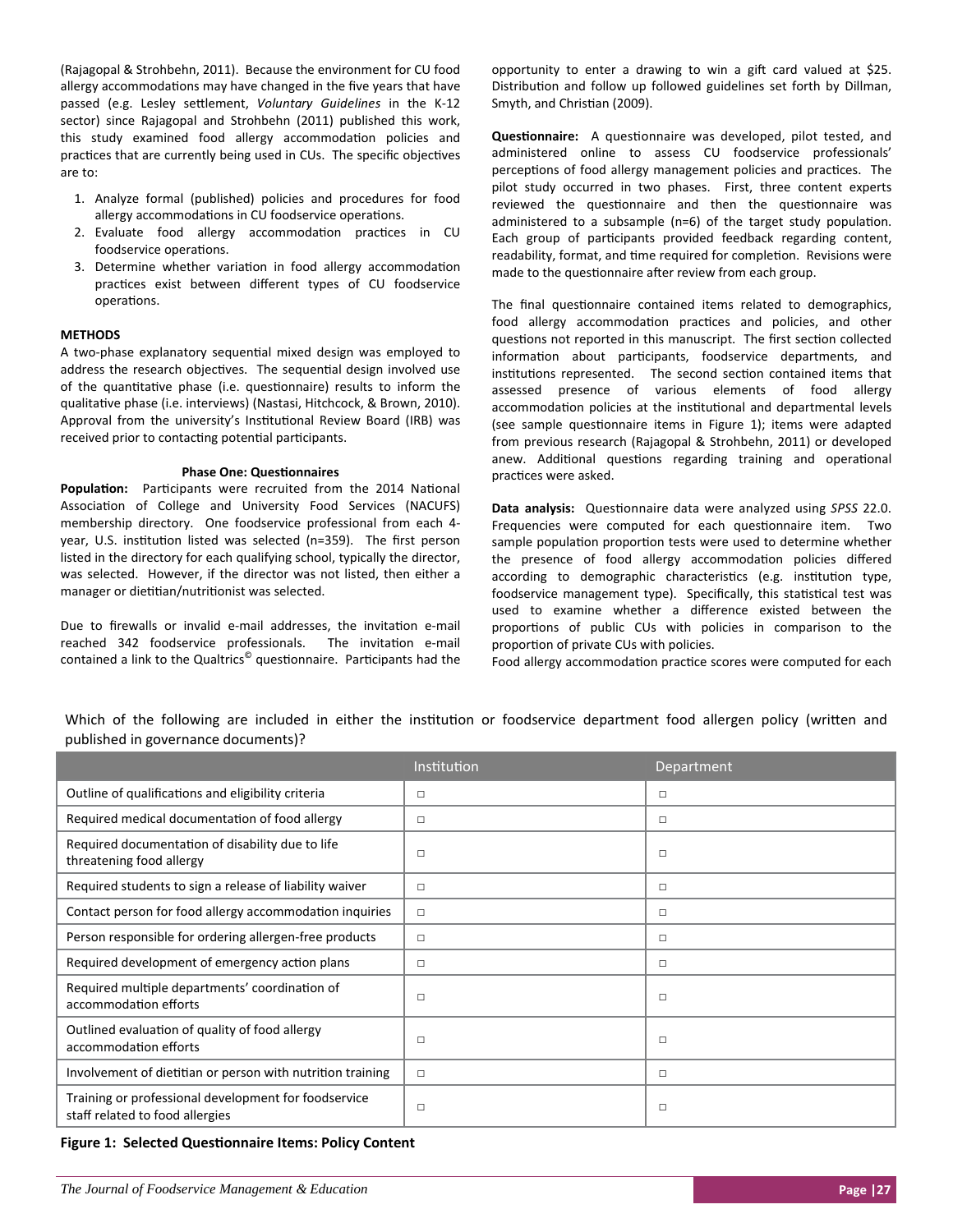operation. This was the sum of accommodation practices reported in the departmental food allergy policy (11 questionnaire items depicted in Figure 1) and operational aspects (5 questionnaire items). Therefore, the maximum practice score was 16. Practice scores were only computed for participants who reported policies were in place at the departmental level. Then, pooled sample t-tests were used to determine whether mean practice scores differed based on the two examined demographic characteristics.

## **Phase Two: Interviews**

One‐on‐one telephone interviews were used to provide deeper explanations for food allergy accommodation policies and practices at CUs. Participants were recruited from the questionnaire respondent pool.

Sample: The sample consisted of participants from phase one who indicated willingness to participate in a follow-up interview. Eleven foodservice professionals representing the six NACUFS regions participated in the interviews.

**Interview guide:** An interview guide was developed based on the review of literature and phase one results; after development, the guide was reviewed by experts for clarity and comprehensiveness. Interview guides are useful to ensure consistency between interviews, and to facilitate efficient analyses (Krueger, 1998). Questions were open ended and follow up questions were asked during the interviews to help elicit more in-depth responses, clarifications, and examples (Rossman & Rallis, 2012).

**Data analysis:** All interviews were audio recorded and an experienced transcriptionist converted the audio to textual transcripts. Researchers analyzed data as interviews were conducted and transcribed enabling researchers to recognize when no new themes emerged from the data. Transcripts were sent to interview participants (n=11) who were asked whether interview transcripts were an accurate depiction of their experience. This member checking process was used to ensure trustworthiness of the data as recommended by Creswell and Clark (2007). Three researchers independently coded transcripts by hand and then agreed upon codes and themes prior to final analysis as recommended by Creswell and Clark (2007). Illustrative quotes from the interviews were used throughout the results and discussion section; participants were identified by pseudonyms.

# **RESULTS AND DISCUSSION**

# **Profile of Respondents and Institutions**

Questionnaire: Three hundred forty-two e-mail invitations were delivered yielding 81 responses (22.6%). Five questionnaires were unusable due to early survey attrition; incomplete questionnaires were retained for analyses if more than half of the items were completed. Therefore, 76 questionnaires (22.2%) were deemed usable for analysis. As depicted in Table 1, most participants were age 41-60 years (n=47, 61.9%) and female (n=46, 60.5%). Participants reported a wide range of educational levels ranging from a high school diploma to a PhD; however, most participants held a bachelor's degree (n=38, 50%). About half of the participants (n=35, 46%) had worked in CU foodservice 10 years or less. A majority (n=67, 88.1%) were certified in food safety through a course approved by the Conference for Food Protection (i.e. ServSafe<sup>®</sup>).

Forty-five (59.2%) participants worked in public CUs (Table 2) and the most represented geographic region was the Midwest (n=26, 34.2%). Institution size, indicated by reported enrollment numbers, ranged from under 1,000 to greater than 50,000. Because the public

| Table 1: Questionnaire Participants' Demographics (n=76) |                |             |  |
|----------------------------------------------------------|----------------|-------------|--|
| Category                                                 | Frequency (n)  | Percent (%) |  |
| Age                                                      |                |             |  |
| Less than 40 years old                                   | 22             | 28.9        |  |
| 41-50 years old                                          | 23             | 30.3        |  |
| 51-60 years old                                          | 24             | 31.6        |  |
| Over 60 years old                                        | 7              | 9.2         |  |
| Gender                                                   |                |             |  |
| Female                                                   | 46             | 60.5        |  |
| Male                                                     | 30             | 39.5        |  |
| Highest Level of Education                               |                |             |  |
| High school                                              | 5              | 6.6         |  |
| Associates or culinary de-                               | 8              | 10.5        |  |
| gree                                                     |                |             |  |
| Bachelor's degree                                        | 38             | 50.0        |  |
| Master's degree                                          | 22             | 29.0        |  |
| Doctorate                                                | $\overline{2}$ | 2.6         |  |
| Non response                                             | $\mathbf{1}$   | 1.3         |  |
| Time Worked in College or University Foodservice         |                |             |  |
| 0-10 years                                               | 35             | 46.0        |  |
| 11-20 years                                              | 17             | 22.4        |  |
| $21-30$ years                                            | 14             | 18.4        |  |
| Over 30 years                                            | 10             | 13.2        |  |
| Time Worked in Current Operation                         |                |             |  |
| Less than 1 year                                         | 3              | 3.9         |  |
| 1-3 years                                                | 25             | 32.9        |  |
| 4-7 years                                                | 16             | 21.1        |  |
| 8-12 years                                               | 13             | 17.1        |  |
| $13-20$ years                                            | 7              | 9.2         |  |
| Over 20 years                                            | 12             | 15.8        |  |
| Food Safety Course <sup>a</sup>                          | 67             | 88.1        |  |
| Registered Dietitian                                     | 31             | 40.8        |  |
| Credentials <sup>a</sup>                                 |                |             |  |

<sup>a</sup>Yes responses

institutions that were represented had larger enrollments (predominantly 20,000 and more) and private institutions that were represented had smaller enrollments (predominantly less than 20,000), institution type (i.e. public, private) was used as a proxy for institution size. Most participants (n=62, 81.6%) reported their foodservice departments were self‐operated and 14 (18.4%) reported their foodservice departments were managed by contracted companies.

**Interviews:** Eleven foodservice professionals agreed to participate in the follow up interview representing each of the six NACUFS regions as follows: Southern region (n=3); Mid-Atlantic region (n=1), Pacific region (n=2); Continental region (n=1); Midwest region (n=2); and Northeast region (n=2) (see Table 3). Seven interview participants represented public institutions and four represented private institutions. The Fall 2014 enrollment for represented institutions ranged from about 2,800 to 35,500 with an average of 18,388 students. Seven interview participants were nutritionists or Registered Dietitians; three were in a management role (e.g. manager, director); and one was a marketing manager. The length of time participants had held their positions ranged from 8 months to 22 years. All participants reported direct involvement with food allergy accommodations efforts at their CUs.

#### **Presence of Food Allergy Policies**

It appears improvements have been made in the development and implementation of food allergy accommodation policies relative to previous research findings. Of questionnaire respondents, 55 (72.4%) reported food allergy accommodation policies in place at the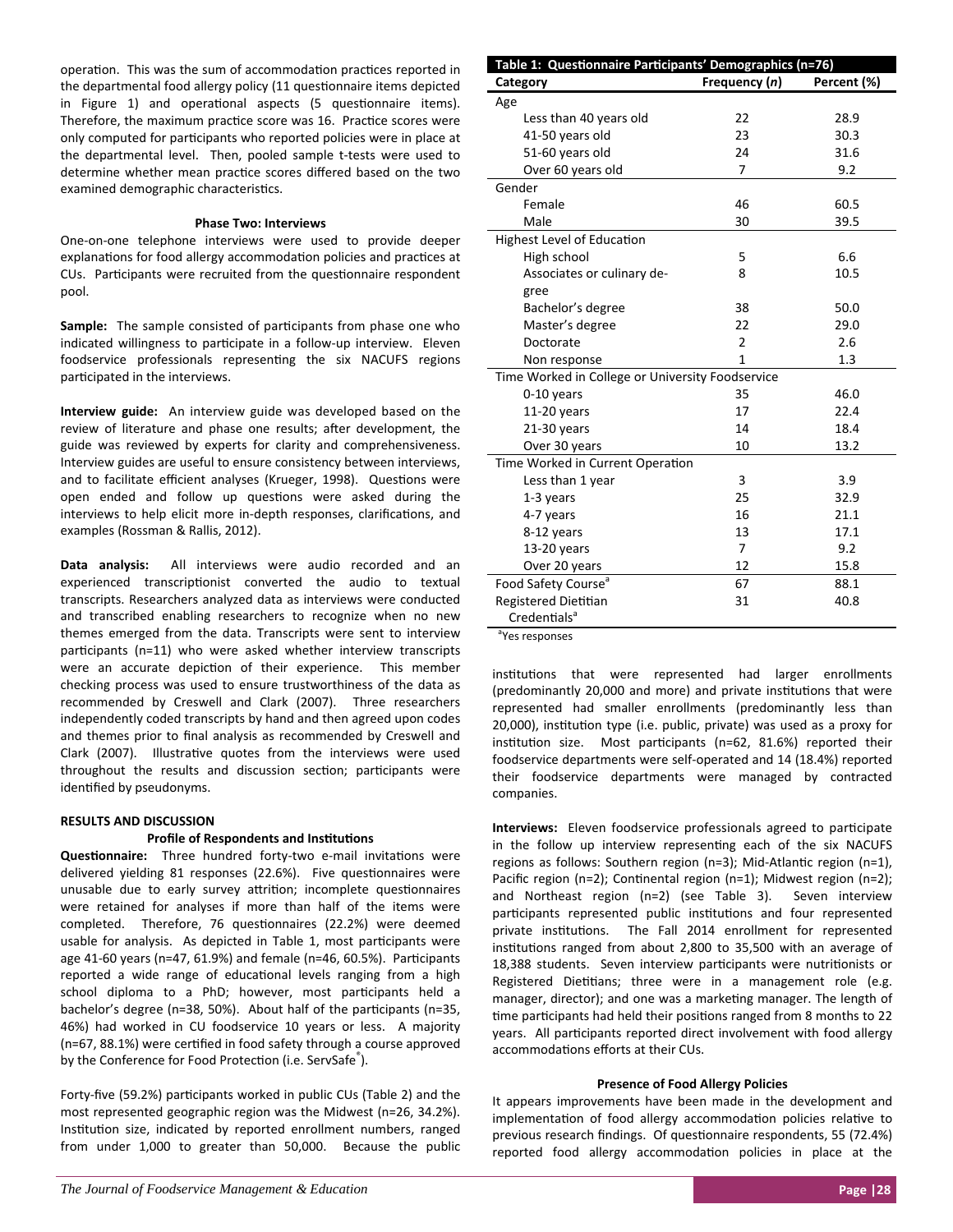| Table 2: Questionnaire Participants' Departmental and |                            |                          |
|-------------------------------------------------------|----------------------------|--------------------------|
| <b>Institutional Characteristics (n=76)</b>           |                            |                          |
| Category                                              | Frequency (n) <sup>a</sup> | Percent (%) <sup>b</sup> |
| <b>Foodservice Management Type</b>                    |                            |                          |
| Contract                                              | 14                         | 18.4                     |
| Self-operated                                         | 62                         | 81.6                     |
| Type of Institution                                   |                            |                          |
| Public                                                | 45                         | 59.2                     |
| Private                                               | 30                         | 39.5                     |
| Geographic Region                                     |                            |                          |
| Continental                                           | 7                          | 9.2                      |
| Mid-Atlantic                                          | 5                          | 6.6                      |
| Midwest                                               | 26                         | 34.2                     |
| Northeast                                             | $\overline{7}$             | 9.2                      |
| Pacific                                               | 15                         | 19.7                     |
| Southern                                              | 13                         | 17.0                     |
| <b>Student Enrollment Fall 2014</b>                   |                            |                          |
| Less than 1,000 students                              | 5                          | 6.6                      |
| 1,001 to 5,000 students                               | 16                         | 21.1                     |
| 5,001 to 10,000 students                              | 12                         | 15.8                     |
| 10,001 to 20,000 students                             | 12                         | 15.8                     |
| 20,001 to 30,000 students                             | 11                         | 14.5                     |
| 30,001 to 50,000 students                             | 18                         | 23.7                     |
| More than 50,000 students                             | 1                          | 1.3                      |
| Time accommodating students with food allergies       |                            |                          |
| Less than one year                                    | 2                          | 2.6                      |
| 1-3 years                                             | 7                          | 9.2                      |
| 4-7 years                                             | 23                         | 30.3                     |
| 8-12 years                                            | 22                         | 28.9                     |
| 13-20 years                                           | 10                         | 13.2                     |
| More than 20 years                                    | 8                          | 10.5                     |

<sup>a</sup>Some sections may not equal 76 due to non-response

b Percentages may not sum to 100% due to non‐response

departmental level while 25 (32.9%) respondents reported their CUs had food allergy accommodation policies at the institutional level; note it was possible for participants to report policies at both levels, or neither level. A 2011 study found only 43% (n=41) participating CU foodservice directors reported policies at the departmental level and 24% (n=23) reported policies at the institutional level (Rajagopal & Strohbehn, 2011). At that time, about half reported no policies at either level indicating policy development was in progress.

Differences in the presence of food allergy policies at the departmental level were examined based on demographics. Differences in the presence of food allergy policies at the institutional level were not analyzed statistically due to the small number (n=25) of participants that reported institutional policies and inability to achieve statistical power.

**Private and public institutions:** Two sample population proportions were used to analyze whether public CUs had greater presence of formalized departmental food allergy accommodation policies than private CUs. Results revealed this association was significant at the p  $\le$  .1 level ( $z = 1.39$ ,  $p = .087$ ). Thirty-six (80%) participants from public institutions and 19 (63%) from private institutions reported food allergy policies in place at the departmental level. Research supports the notion public and private organizations differ on a number of dimensions (Scott & Falcone, 1998). One study found core organizational values differed by sector (public or private) such that the top public sector values included accountability, effectiveness, incorruptibility, and reliability whereas the top private sector values included profitability, accountability, expertise, and reliability (Van Der Wal, 2008). The greater presence of food allergy policies in public

*The Journal of Foodservice Management & Education* **Page |29 <b>Page |29 Page |29 Page |29 Page |29 Page |29 Page |29 Page |29 Page |29 Page |29 Page |29 Page |29 Page |29 Page |29 Page |29 Page** 

CUs appears to align with the top four organizational values of public organizations – policies represent an effective, non-prejudiced (incorruptible), and reliable approach to accommodating students with special dietary needs (Van Der Wal, 2008).

**Contract managed and self‐operated foodservices:** Analysis of population proportions also revealed contract managed foodservice operations had statistically greater presence of formalized food allergy accommodation policies than self-operated foodservices ( $Z =$ 2.32,  $p=$  .010). Foodservice departments run by contract managed companies have the advantage of learned insights from foodservice professionals across institutions to inform development of policies or provide access to policy templates the may be customized for individual operations. Harold, from a contract managed operation in a private institution, discussed the influence the contracted company had on the development of food allergy policies, and how corporate policy was amended for use at the CU department level:

"As a management company, we do everything from nursing homes where they've been dealin' with allergens since the beginning of time as a dietary-type concern, all the way to [business corporations] where they don't understand the need for it. So, we have to make our general corporate policy somewhat flexible so… we make it fit, whichever model that we're overseeing... we spent the better part of four months taking the systems …and applying them to our operations."

## **Motivating Factors for Allergen Accommodations**

Increased presence of formalized policies, in relation to years past, may be attributed to several factors. About half (n=6) of the interview participants reported institutional requirements for students to live on campus and purchase meal plan for a designated period of time (i.e. one or two years). Because the meal plan is required for those students, every effort is made to make

| Table 3: Interview Participants' Personal, Departmental, and<br><b>Institutional Characteristics (n=11)</b> |                   |  |
|-------------------------------------------------------------------------------------------------------------|-------------------|--|
| <b>Characteristic</b>                                                                                       | Frequency $(n)^a$ |  |
| Job Title                                                                                                   |                   |  |
| Registered Dietitian or Nutritionist                                                                        | 7                 |  |
| Foodservice Manager or Director                                                                             | 3                 |  |
| <b>Marketing Manager</b>                                                                                    | 1                 |  |
| Management Type of Operation                                                                                |                   |  |
| Contract                                                                                                    | $\overline{2}$    |  |
| Self-operated                                                                                               | 8                 |  |
| Type of Institution                                                                                         |                   |  |
| Public                                                                                                      | 7                 |  |
| Private                                                                                                     | 4                 |  |
| <b>NACUFS Geographic Region</b>                                                                             |                   |  |
| Continental                                                                                                 | 1                 |  |
| Mid-Atlantic                                                                                                | 1                 |  |
| Midwest                                                                                                     | 2                 |  |
| Northeast                                                                                                   | $\overline{2}$    |  |
| Pacific                                                                                                     | 2                 |  |
| Southern                                                                                                    | 3                 |  |
| Student Enrollment Fall 2014                                                                                |                   |  |
| 1,001 to 5,000 students                                                                                     | 3                 |  |
| 5,001 to 10,000 students                                                                                    | 1                 |  |
| 10,001 to 20,000 students                                                                                   | 1                 |  |
| 20,001 to 30,000 students                                                                                   | $\overline{2}$    |  |
| 30,001 to 50,000 students                                                                                   | 4                 |  |
| <sup>a</sup> Some sections may not equal 11 due to non-response                                             |                   |  |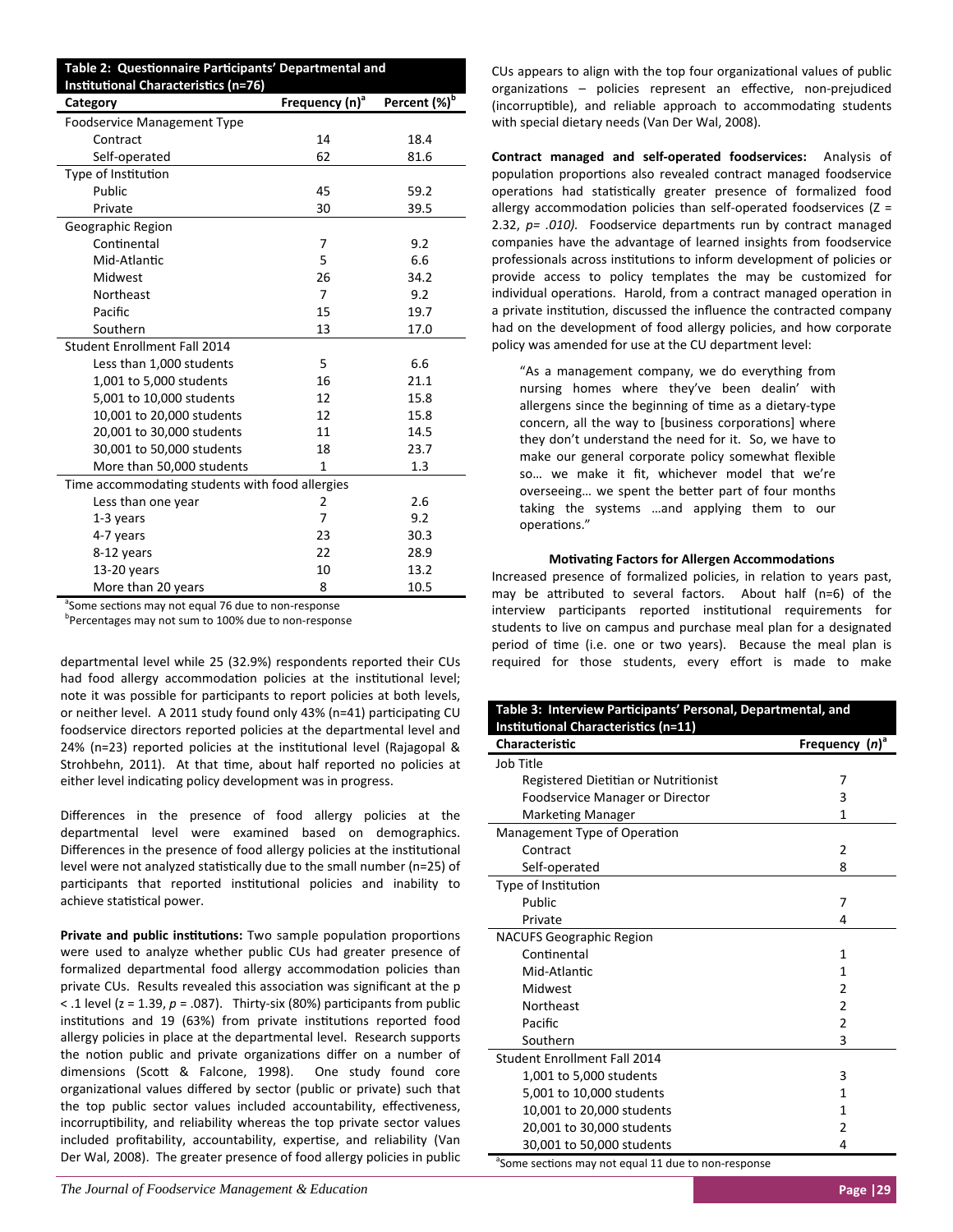accommodations instead of releasing students from the meal plan. Releasing students from meal plan requirement bears financial implications for the foodservice unit, therefore adequate justification may be needed for a release to be considered. Katy, from a public institution, stated:

"To be released from an actual…dining facility, a required plan, they have to provide medical documentation that they are physically at risk by purchasing and eating on campus. So that is quite lengthy of a process."

In 2013, legal action was brought against Lesley University related to non-compliance with the Americans with Disabilities Act (ADA) due to insufficient accommodations for students with special dietary needs at a university requiring on campus students purchase meal plans (U.S. Department of Justice, 2013). The case set a legal precedent. marking the first time a CU and the Department of Justice settled an alleged violation of the ADA pertaining to special dietary accommodations (HSE Legal Currents, 2013). The details of the settlement had practical implications for CU foodservice professionals as it outlined ways in which compliance with ADA may be ensured (HSE Legal Currents, 2013). Participants appeared to have heightened awareness of food allergy accommodations and compliance with the ADA. An interview participant, Betty, from a private institution said:

"Because of the Lesley case, we now have forms that students have to fill out if they're request different housing accommodations or getting off the meal plan."

Foodservice professionals are recognizing food allergies may be considered a disability requiring accommodations under the ADA, and are therefore inciting involvement of relevant university departments in the process. Though departments such as Residence Life, Admissions, and Health Services may be involved in accommodating students with food allergies, interview participants discussed their collaborative efforts with Disabilities Services most frequently. Six foodservice professionals described how students must first register with the Disabilities Office before any accommodations are provided by the foodservice department. Dina, from a public institution, explained:

"If the students register with the disability center or the special accommodation, then we talk with them. They [disabilities center professionals] are the ones who actually the gather the medical information to make the determination that we do need to make an accommodation."

Gail, from a public institution said:

"We work very closely with Disability Services… they are involved when a student files a 504 plan based on a food allergy. We work with Disability Services to make sure that we're doing what the ADA says we should be doing."

This research supports the notion that the Lesley University Settlement may have heightened the awareness of potential legal action against CUs by not providing reasonable accommodations to students with special dietary needs (Grasgreen, 2013). Judy, from a private institution, illustrated this point when she said:

"I think it is very important to have administrative support from the top down, understanding how important it is from a responsible, ethical, legal point of view, and the Lesley ruling was very good for impressing that upon people all the way up."

### **AccommodaƟon Policies and Procedures**

Researchers have suggested CU foodservice operations may accommodate students with food allergies inconsistently in comparison to other foodservice operations due to the lack of formalized policies (Rajagopal & Strohbehn, 2011). A high percentage of participants from this study reported formalized food allergy policies, however the content of the policies varied greatly. Among the 55 institutions with department level food allergy accommodation policies represented in questionnaire phase (Table 4), the most common elements included in the policies were: 1) training for staff  $(n=53)$ , 2) involvement of dietitian or nutritionist  $(n=47)$ , and 3) contact person for food allergy accommodation inquiries (n=45). Among the institutions represented in the questionnaire phase, the most common operational aspects available to food allergic students was menus designated with major allergens (72.6%) followed by designated allergen-safe food production area (55.6%) and designated allergen‐safe food storage area (50.7%) (Table 5) .

#### **Medical documentaƟon requirements**

Medical documentation requirements included departmental food allergy policies was reported by 32 (58.2%) participants. Five interview participants who reported formal food allergy policies at their respective institutions said medical documentation was collected from students requesting accommodations. Varying degrees of leniency with collecting medical documentation was noted among these five participants. For example, Ivy, from a public institution, described the detailed documentation students must submit to the disabilities office when requesting accommodations:

| Table 4: Questionnaire Results: Food Allergy Accommodation Policy Content            |                      |                             |
|--------------------------------------------------------------------------------------|----------------------|-----------------------------|
| Category                                                                             | Institution $(\%)^a$ | Department (%) <sup>ª</sup> |
| Training or professional development for foodservice staff related to food allergies | 4(16.0)              | 53(96.4)                    |
| Involvement of dietitian or person with nutrition training                           | 11(44.0)             | 47(85.5)                    |
| Contact person for food allergy accommodation inquiries                              | 18(72.0)             | 45(81.8)                    |
| Outline of qualifications and eligibility criteria                                   | 11(44.0)             | 37(67.3)                    |
| Person responsible for ordering allergen-free products                               | 6(24.0)              | 37(67.3)                    |
| Required medical documentation of food allergy                                       | 16(64.0)             | 32(58.2)                    |
| Required development of emergency action plans                                       | 15(60.0)             | 28(50.9)                    |
| Outlined evaluation of quality of food allergy accommodation efforts                 | 5(20.0)              | 26(47.3)                    |
| Required multiple departments' coordination of accommodation efforts                 | 19(76.0)             | 22(40.0)                    |
| Required documentation of disability due to life-threatening food allergy            | 22(88.0)             | 21(38.2)                    |
| Required students to sign a release of liability waiver                              | 6(24.0)              | 6(10.9)                     |
|                                                                                      |                      |                             |

<sup>a</sup>Percentages based on the number of respondents reporting policies in place at the indicated level: n=25 at institutional level, n=55 at departmental level

*The Journal of Foodservice Management & Education* **Page |30**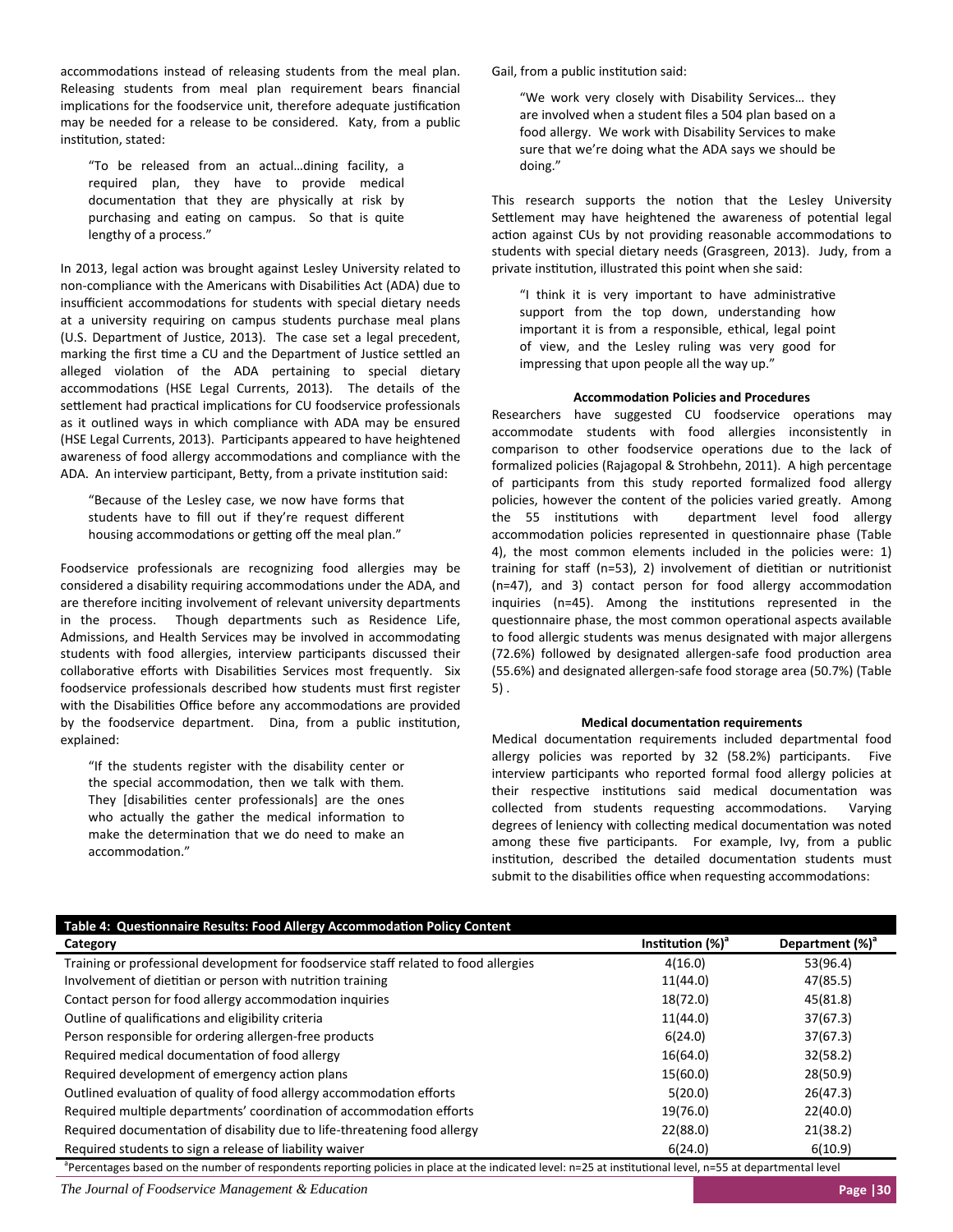| Table 5: Questionnaire Results: Operational Aspects Available to<br><b>Food Allergic Students</b> |               |  |
|---------------------------------------------------------------------------------------------------|---------------|--|
| Category                                                                                          | Frequency (%) |  |
| Menus designated with major allergens                                                             |               |  |
| $(n = 73)$                                                                                        | 53 (72.6)     |  |
| Designated allergen-safe food production area                                                     |               |  |
| $(n=72)$                                                                                          | 40 (55.6)     |  |
| Designated allergen-safe food storage area                                                        |               |  |
| $(n=71)$                                                                                          | 36(50.7)      |  |
| Designated allergy-friendly dining area (n=72)                                                    | 10(13.9)      |  |
| Access to ingredient lists for all menu items                                                     |               |  |
| offered (n=73)                                                                                    | 63 (86.3)     |  |

"We [foodservice] do *not* take the medical documentation. I know that there's a letter from the doctor describing what happens to the person [when allergens are ingested]. There's the test results showing proof that the person is … food allergic… Because sometimes they just bring a letter that says, "This person needs to not be around... catfish. And that's not adequate. It has to be detailed."

Gail (from a public institution) reported request for medical documentation is a standard procedure, however leniency with fulfillment of the request is allowed – especially depending on the food allergy:

"We do ask for medical documentation, but I don't always follow up with it because if somebody tells me they have a peanut or tree nut allergy, I'm going to believe them."

Varying procedures related to submission of medical documentation existed among institutions without food allergy policies as well. There appeared to be a continuum from no documentation requirement at all to highly specified documentation requirement. When asked whether students are required to submit medical documentation, Judy (from a private institution) said:

"No, we're preƩy lenient… We're trying to balance taking a scientific or a legal point of view with a holistic we-want-to-take-care-of-the-student point of view."

Contrarily, two interview participants reported accommodations are contingent upon students providing medical documentation. Katy (from a public institution) described procedures followed at her institution:

"If [students] actually have a medical condition or they claim to have a medical condition associated with food, we require an actual medical documentation from a long‐term medical doctor that has been providing care for more than four months."

Among these cases, participants from private institutions discussed greater degrees of leniency whereas participants from public institutions discussed more specific and deliberate procedures when asked about medical documentation.

Training: Questionnaire participants were asked whether training was provided for them, non-student employees, and student employees. The majority of questionnaire participants (n=72, 94.7%) reported employees received training related to food allergy accommodations. Cross contact prevention training was most frequently reported for foodservice professionals (n=57, 75%), non‐ student employees (n=65, 85.5%), and student employees (n=46, 60.5%). Training employees about food substitutions based on allergies was the least reported training topic for foodservice professionals (n=49, 64.5%), non‐student employees (n=48, 63.2%), and student employees (n=20, 26.3%).

All interview participants ( $n=11$ ) reported some type of food allergy training was provided to foodservice employees, regardless of whether formal food allergy policies were in place at their institutions. Participants reported food allergy training was provided to employees upon hire, and annually, or twice per year. Training content described by interview participants can be categorized in two ways 1) general food allergy knowledge, and 2) operation-specific procedures related to accommodations. Approaches for general food allergy knowledge training varied. For example, three interview participants noted foodservice employees on their campuses were ServSafe<sup>®</sup> certified, one of which reported employees had completed ServSafe Allergens<sup>™</sup> training. One participant reported a third-party allergy training service, AllerTrain<sup>TM</sup>, was used to train management and administrative staff about food allergies. Three interview participants were responsible for administering training at their operations.

A study examining food allergy training among child nutrition professionals in U.S. schools found food allergy training was provided in only 41.2% (140/340) schools represented (Lee, Kwon, & Sauer, 2013). The primary barrier to providing training was time constraint. A key difference between K‐12 and CU foodservice environments is type of employment. Child nutrition employees are often part time, working only during breakfast and lunch hours on days when school is in session. In the CU environment, there may be more full time staff preparing meals for operations serving meals continuously throughout the day. These employees may work year round, even when school is not in session. Therefore time constraints may not have as great impact in the CU environment. Three CU foodservice professionals reported school breaks were used as opportunities to provide food allergy training. Harold (from a private institution) said:

"And it's done annually every summer when we have time to get everybody together to do it."

Protection from liability: The least common item included in both departmental level and institutional level policies was the requirement for students to sign a release of liability waiver (n=6). None of the interview participants discussed a release of liability waiver; however, it appeared CU professionals were aware of potential liability issues associated with serving students with food allergies. Three interview participants reported efforts to provide protection from liabilities related to risk of food allergic reactions from food eaten on campus. Interview participants reported disclaimers were posted on website and re‐iterated personally by foodservice staff to ensure students understand risks involved with dining on campus. Carla, from a public institution, noted:

"We do put out disclaimers that… foods do have some form of cross-contamination."

Emma, from a private institution, said:

"Ultimately [the students] are responsible for the food they consume."

**Institutional policies:** Among the 25 questionnaire respondents who reported institution level food allergy policies, the most common elements included were 1) required documentation of disability related to food allergy (n=22); 2) multiple departments' coordination for accommodation ( $n=19$ ); and 3) contact person for accommodation inquiries (n=19). These findings are logical because when a food

*The Journal of Foodservice Management & Education* **Page | 31 <b>Page | 31 Page | 31 Page | 31**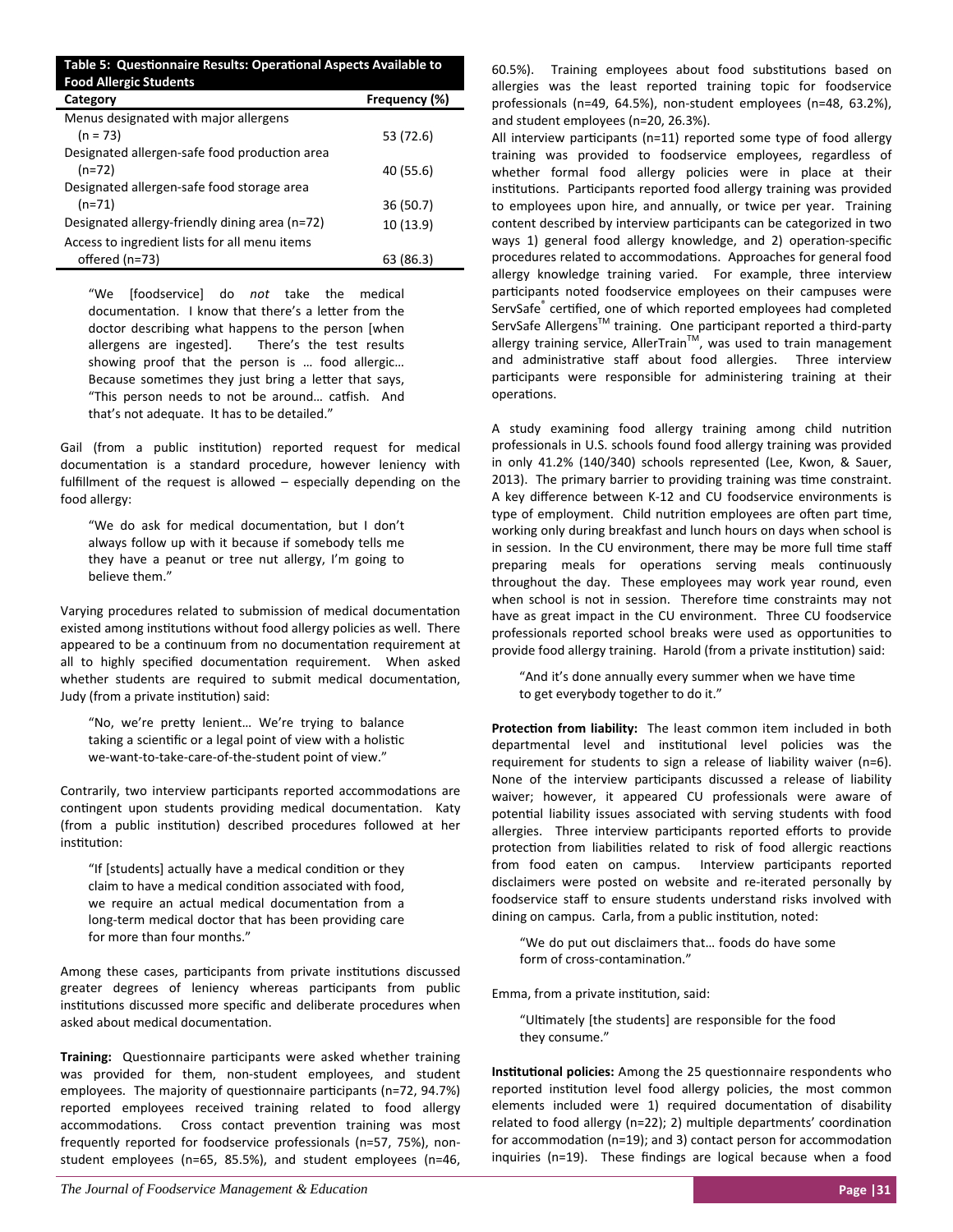| Table 6: Questionnaire Results: Actions Students are Advised to Take in Absence of Policy (n=14)                                    |               |
|-------------------------------------------------------------------------------------------------------------------------------------|---------------|
| Category                                                                                                                            | Frequency (n) |
| No advice given                                                                                                                     |               |
| Check with dining hall/foodservice unit manager each time before eating                                                             | 10            |
| Meet with dining services dietitian at the beginning of the term to explain allergy; dietitian will develop list of acceptable      |               |
| items                                                                                                                               | 11            |
| Verbally inform foodservice staff of specific dietary needs at the beginning of term; no further action taken by the foodservice    |               |
| department                                                                                                                          | 4             |
| Sign a disclaimer document that relieves the institution from legal liability in case the student suffers a mild or severe allergic |               |
| reaction                                                                                                                            |               |
| Other action taken (e.g. register with disabilities office)                                                                         |               |

allergy accommodation program requires the coordination of professionals across the CU, an institutional level policy may help define roles and responsibilities of involved personnel. Three interview participants reported working closely with their respective Disabilities Services professionals, though the extent of the interaction varied greatly. For example, at one CU in the Southern region, the extent of their involvement is routing of students to the foodservice professional in charge of accommodations:

"[Students] would go to the Disability…Center and say, 'I have this problem,' and then they would send them to us."

At another CU, Disabilities Services professionals are responsible for registering students; that is, they would collect documentation and make the determination whether accommodations were warranted. Ivy, from a public institution, said:

"The Disabilities... Center... What happens is they are the ones who actually gather all the medical information to make the determination that we do need to make an accommodation."

Interview participants reported involvement of CU Health Services departments (n=3), predominantly related to prevention of adverse reactions on campus. Involvement of the CU Admissions professionals were reported (n=3), though their involvement was predominantly to route self-identified students to the appropriate contact person. Residential Services and Student Life professionals were also reported to have involvement in accommodating students with food allergies (n=6) by helping identify students who may need special housing accommodations related to their food allergies.

## **AccommodaƟon PracƟces by Demographics**

Pooled sample t‐tests were used to determine whether food allergy accommodation practices differed by institution type (public or private) and foodservice management type (contract managed or self‐ operated). Out of a maximum of 16, the mean food allergy accommodation practice score for public institutions was 8.89 (SD=2.79), and for private institutions was 9.2 (SD=2.79). There was no statistically significant difference ( $p = 0.365$ ) in mean practice scores for private and public institutions. The mean accommodation practice score for contract managed foodservice operations (n=12) was 8.25  $(SD=2.2)$  and 9.2  $(SD=2.9)$  for self-operated foodservice operations. There was no significant difference  $(p=0.151)$  in practice scores between contract-managed and self-operated foodservice operations.

# **AccommodaƟon Efforts in the Absence of Policy**

Of the 19 questionnaire participants who reported no policy at the department level, 10 (52.6%) indicated they were in the process of developing formal policies. Of the 49 participants who reported no policy at the institutional level, five (10.2%) indicated they were in the process of developing formal policies to put in place. A total of fourteen questionnaire participants reported no policies at both the institutional and departmental levels. Table 6 illustrates ways in which students with food allergies are accommodated at CUs without published policies. Most commonly, students at these institutions meet with the dining services dietitian, and the dietitian develops list of acceptable items (n=11); and students are advised to check with foodservice staff each time before eating (n=10).

Five interview participants reported no formal food allergy policy in place at their respective institutions. Despite the absence of policy, participants reported informal procedures were in place to accommodate students. At these institutions, menus were used as an informative tool enabling students with food allergies to self-select appropriate menu items. For example, Carla (from a public institution) indicated:

"… working on going through all of the menus, and then identifying all of the allergens and trying to post those during regular service hours so that the students can identify if they can eat the food or not."

Other institutions had more extensive accommodation efforts in place in the absence of formalized policies. For example, Betty (from a private institution) reported a food allergy friendly station was available to students at lunch and dinner:

"...it's an allergen-free station...so students with food allergies can go to that station and it's a chef-attended station. And they can easily put together like a protein, a starch and a vegetable at every meal, except for breakfast."

# **CONCLUSIONS AND APPLICATIONS**

The purpose of this study was to examine formal food allergy accommodation policies and to determine whether food allergy policies and practices differed by certain demographic characteristics (e.g. institution type, foodservice management type). From questionnaires, it was revealed many CUs had published policies in place at the departmental level (74%), and/or at the institutional level (34%), however variation in policy content and the approach to accommodation existed.

The majority of participating CUs with institutional policies included multiple departments' coordination of accommodation efforts (76%). As gleaned from interviews, interdepartmental coordination efforts were most common between foodservice professionals and Disabilities Services. This may have been influenced by the 2013 litigation against Lesley University which heightened awareness for potential liability issues related to students with food allergies. Future research could explore knowledge of the Lesley settlement and its direct impact on food allergy accommodation attitudes and practices.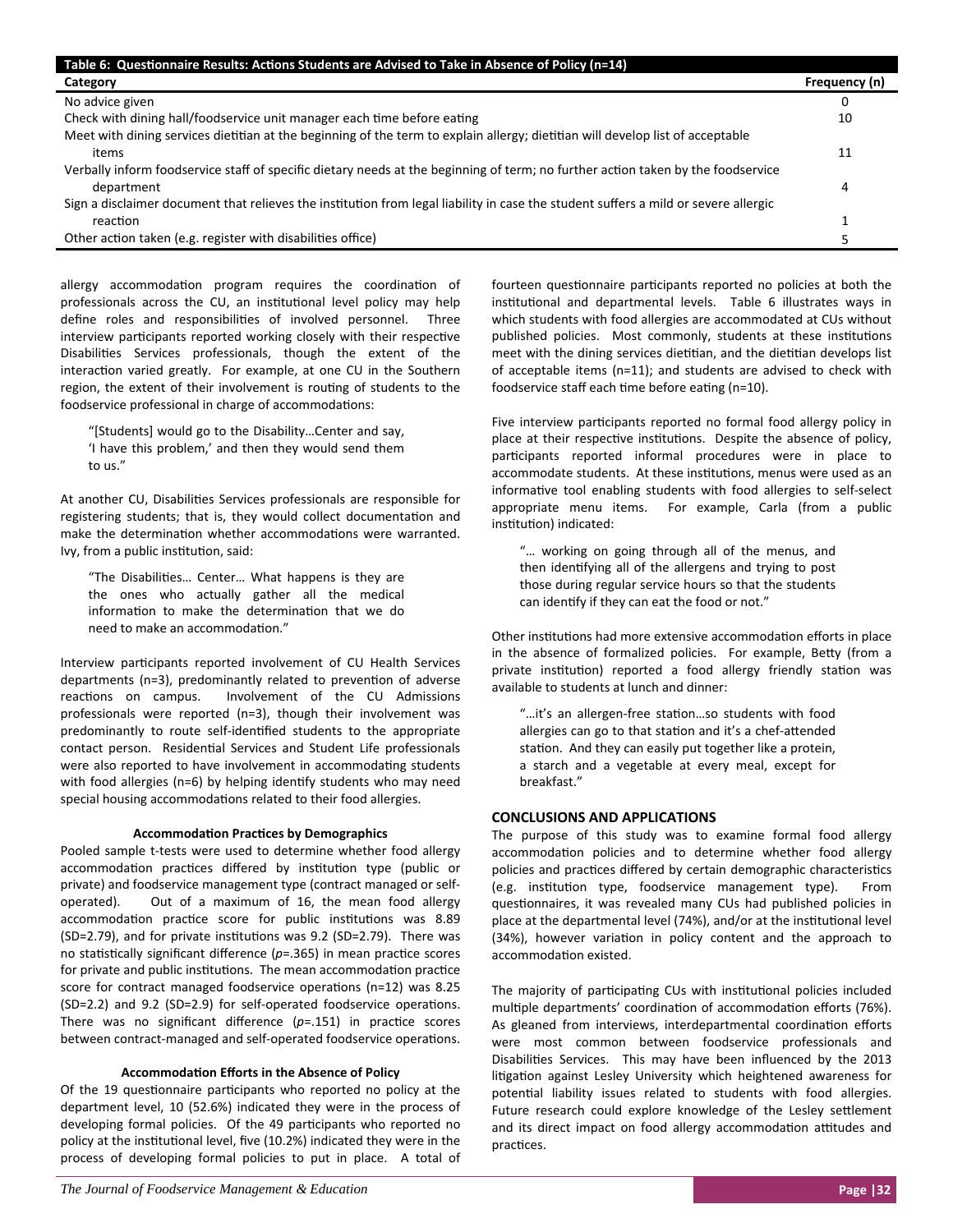Considerable attention has been paid to food allergy accommodation in the K‐12 school environment previously, and the *Voluntary Guidelines for Managing Food Allergies in Schools and Early Care and EducaƟon Program* were released in 2013 by the Centers for Disease Control and Prevention (CDC, 2013). The *Voluntary Guidelines* is a comprehensive guide providing procedural and policy recommendations for reducing the risk of food allergic reactions in the school environment. Though no such equivalent has been federally released targeting the CU environment, the guidelines have practical applications for CU foodservice professionals accommodating students with food allergies. However, industry and stakeholders have recognized that CU foodservice operations may benefit from development of a food allergy policy template tailored specifically to the environment and therefore have begun taking action. In 2015, FARE began implementation of the College Food Allergy Program with the objective of developing food allergy policies specific to the CU foodservice environment. After the initial research phase of the Program, "Pilot Guidelines for Managing Food Allergies in Higher Education" were released. Subsequent phases of the Program will involve evaluating effectiveness of implementing the guidelines.

Questionnaire data did not reveal any significant differences in practice scores based on the examined variables, however, the interview data showed differences in individual accommodation practices between institutions. Organizational culture may be a useful theoretical framework to investigate differences in accommodation practices and policies. Findings from this line of inquiry will be reported elsewhere.

This study examined whether differences in policies could be explained by two particular demographic variables including institution type and foodservice operation type. Future research may further explore variables associated with the presence of formalized accommodation policies such as history of adverse reactions to food eaten on campus as these experiences may impact CU professionals' attitudes toward food allergies and accommodations.

There were limitations to this study, one of which was the low questionnaire response rate (22.2%). Even though at least one foodservice professional from each qualifying (i.e. four‐ year) NACUFS member school was invited to participate in the study, non-response bias may be inherent such that only those who had either implemented food allergy accommodation programs or had an interest in the topic participated. However, the data revealed participants reporting a wide range of food allergy accommodation efforts (e.g. minimal, undocumented accommodations to complex formalized policies). Given the small sample size, findings may not be generalizable to all four-year institutions. Although, the mixed methods design provided opportunity for greater depth of understanding for food allergy accommodations in CUs.

Future studies examining food allergy accommodations may use a similar, mixed methods approach. An explanatory design enables researchers to capitalize on advantages of both quantitative and qualitative approaches. For example, summative assessments of accommodation practices, hypothesis testing, and generalizable results can be achieved with quantitative methods while descriptive, explanatory production of knowledge may be achieved using qualitative methods.

# **REFERENCES**

- Bock, S. A., Munoz-Furlong, A., & Sampson, H.A. (2001). Fatalities due to anaphylacƟc reacƟons to foods. *Journal of Allergy and Clinical Immunology, 107*, 191‐ 193. doi: 10.1067/mai.2001.112031
- Branum, A. M., & Lukacs, S. L. (2008). Food allergy among U.S. children: Trends in prevalence and hospitalizaƟons*. NCHS Data Brief*, no. 10. Hyattsvile, MD: National Center for Health Statistics.
- Branum, A. M., & Lukacs, S. L. (2009). Food allergy among children in the United States. *Pediatrics, 124*, 1549‐1555. doi: 10.1542.peds2009‐1210
- Celiac Community Foundation of Northern California. (2013). Lesley University settlement: U.S. Department of Justice takes a stand for celiac disease. *Celiac Community FoundaƟon of Northern California.* Retrieved from hƩp:// www.celiaccommunity.org/advocacy/lesley‐university
- Centers for Disease Control and PrevenƟon. (2013). *Voluntary guidelines for managing food allergies in schools and early care and educaƟon programs*. Washington, DC: U.S. Department of Health and Human Services
- Choi, J. H., & Rajagopal, L. (2013). Food allergy knowledge, attitudes, practices, and training of foodservice workers at a university foodservice operation in the Midwestern United States. *Food Control, 31*, 474‐48. doi: 10.1016/ j.foodcont.2012.10.023
- Creswell, J. W., & Clark, V. L. P. (2007). Designing and conducting mixed *methods research.* California: Sage Publications.
- Cummings, A. J., Knibb, R. C., King, R. M., & Lucas, J. S. (2010). The psychosocial impact of food allergy and food hypersensitivity in children, adolescents and their families: A review. Allergy, 65, 933-945. doi: 10.1111/j.1398/9995.2010.02342.x
- Dillman, D. A., Smyth, J. D., & Christian, L. M. (2009). Internet, mail, and mixed*mode surveys: The tailored design method.*  Hoboken, New Jersey: John Wiley & Sons, Inc.
- Food Allergy Research and Education (2014). About food allergies. Retrieved from http://www.foodallergy.org/about-food-allergies
- Food Allergy Research and Education (2015). FARE college food allergy program. Retrieved from http://www.foodallergy.org/resources-for/ colleges‐universiƟes/college‐food‐allergy‐program
- Food Safety Modernization Act. Public Law No. 111 353 § 112. 124 Stat 3917 (2011).
- Grasgreen, A. (2013). Lesley settlement flags food allergies and campus dining. *Inside Higher Ed.*  Retrieved from hƩp://www.insidehighered.com/ news/2013/01/02/lesley-settlement-flags-food-allergies-and-campusdining#sthash.KzjvFrIF.dpbs
- Greenhawt, M. J., Singer, A. M., & Baptist, A. P. (2009). Food allergy and food allergy attitudes among college students. Journal of Allergy and Clinical *Immunology, 124*, 323‐327. doi: 10.1016/j/jaci.2009.05.028
- HSE Legal Currents. (2013). Unprecedented federal civil rights action mandates that university modify its meal plan for students with food allergies and celiac disease. *Legal Currents.* Harter Secrest and Emergy LLP: New York. Retrieved from http://www.hselaw.com/files/ ADA\_Food\_Allergies\_Ruling\_March\_2013.pdf
- Knoblaugh, K. N. (2009). Prevalence of exposure to hidden/undeclared wheat. *Journal of Foodservice Business Research, 12*, 120‐133. doi: 10.1080.15378020902910439
- Krueger, R. A. (1998). *Developing QuesƟons for Focus Groups.* United States: SAGE Publications.
- Kwon, J., & Lee, Y. M. (2012). Exploration of past experiences, attitudes and preventaƟve behaviors of consumers with food allergies about dining out: A focus group study. *Food ProtecƟon Trends, 32*, 736‐746.
- Lee, Y. M., Kwon, J., & Sauer, K. (2013). Child nutrition professionals' knowledge and training practices regarding food allergies in U.S. schools. *Journal of Foodservice Management and EducaƟon, 7*(2), 8‐15.
- Molaison, E., & Nettles, M. (2010). Special food and nutrition needs in school nutriƟon programs. *Journal of Child NutriƟon and Management*, *34*(1), 5.
- Nastasi, B. K., Hitchcock, J. H., & Brown, L. M. (2010). An inclusive framework for conceptualizing mixed methods design typologies. In A. Tashakkori & C. Teddlie (Eds.), *SAGE Handbook of Mixed Methods in Social and Behavioral Research (pp. 305-338). Thousand Oaks, CA: SAGE Publications, Inc.*
- Rajagopal, L., & Strohbehn, C. H. (2011). Views of college and university dining directors on food allergen policies and practices in higher education settings. Journal of Foodservice Management and Education, 5, 15-21. Retrieved from http://fsmec.org/wp-content/uploads/2011/09/fsmecjournal‐2011‐v05‐i01.pdf#page¼27.
- Rossman, G. B., & Rallis, S. F. (2012). Learning in the field: An introduction to *qualitative research.* (3<sup>rd</sup> Ed.). Thousand Oaks, CA: SAGE Publication, Inc.